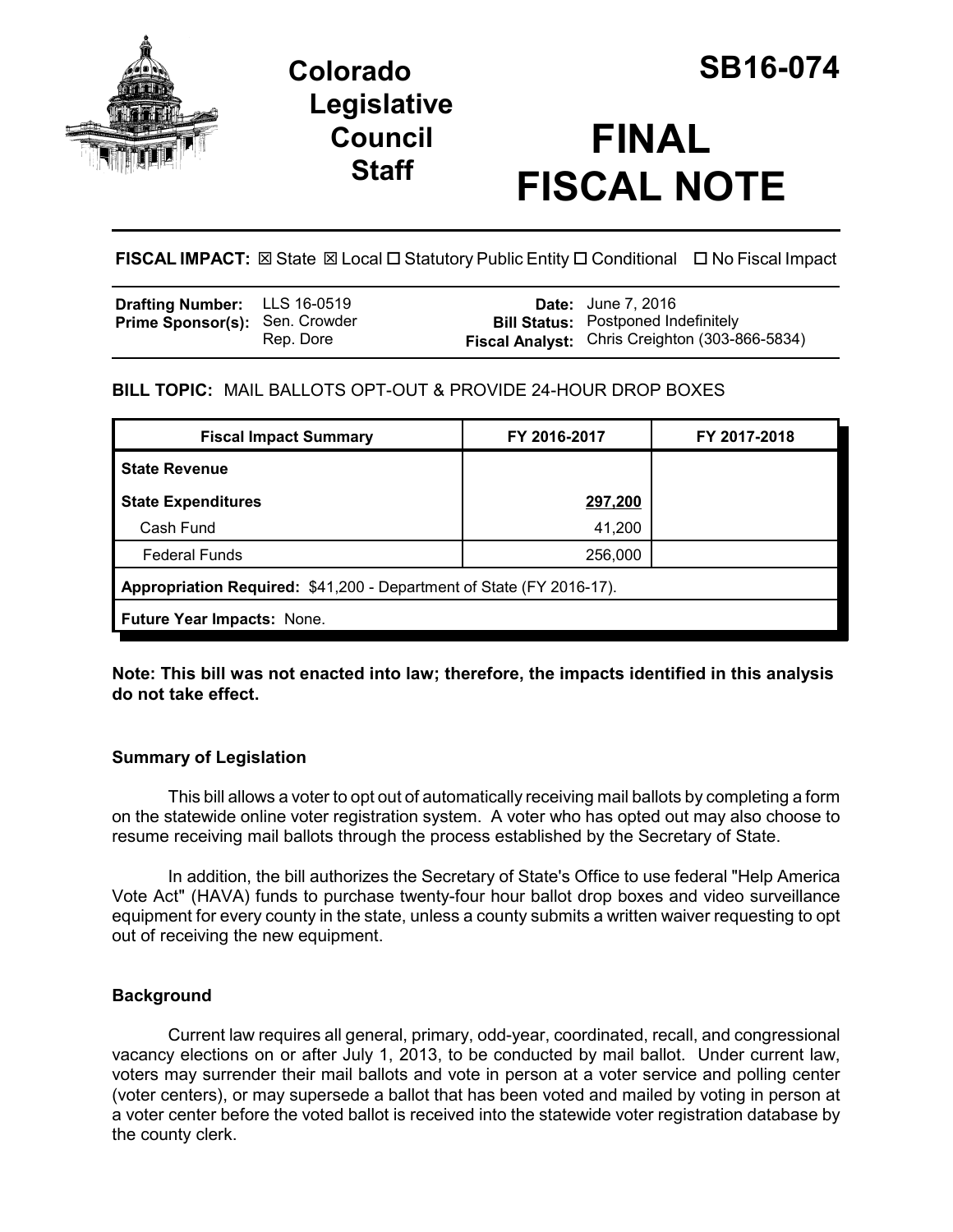Electors may also choose to drop their voted mail ballots in drop boxes instead of either using the postal service or returning them directly to a voter center. All counties are required to provide at least one drop box; counties with more than twenty-five thousand active electors are required to provide additional drop boxes based on population. According to Secretary of State rules, drop boxes must be monitored either by an election official or by video surveillance.

#### **State Expenditures**

This bill increases state expenditures in the Department of State Cash fund by \$41,200 in FY 2016-17. To implement this bill, programming changes are needed in the online voter registration system and the statewide voter registration system. These changes will require 400 hours of programming at a rate of \$103 per hour and will allow an elector to choose to opt out using the state's voter registration website. If the voter's mail ballot preference changes in the future, the voter will need to change their election again on the state's voter registration website.

The requirement to purchase twenty-four hour drop boxes and surveillance cameras for each of the State's 64 counties is estimated to cost \$256,000. This assumes a cost of \$4,000 per drop box and surveillance camera. The cost will be reduced should any county submit a waiver opting out of receiving this equipment. No appropriation is required as these costs will be paid out of the Federal Elections Assistance Fund which is continuously appropriated to the Secretary of State's Office and has a fund balance of approximately \$2 million.

#### **Local Government Impact**

Minimal local government impacts are expected from this bill. Currently, the ballot packet that is mailed to the voter contains election information such as important dates and times, voter center locations, and ballot return deadlines. For voters who opt out of mail ballots, this election information will be sent in a separate election notice. The cost of sending this notice is expected to be offset by the savings from not mailing a ballot. Should a large number of electors opt-out of receiving the mail ballot, workload increases are expected at the voter centers. Counties that receive the twenty-four hour drop box and surveillance camera will incur installation costs as well as additional server and monitoring costs to maintain the camera and software.

#### **Effective Date**

The bill was postponed indefinitely by the House State, Veterans, and Military Affairs Committee on April 4, 2016.

#### **State Appropriations**

Consistent with this fiscal note, for FY 2016-17, this bill appropriates \$41,020 from the Department of State Cash Fund to the Department of State.

#### **State and Local Government Contacts**

Counties Municipalities County Clerks Information Technology **Revenue** Secretary of State